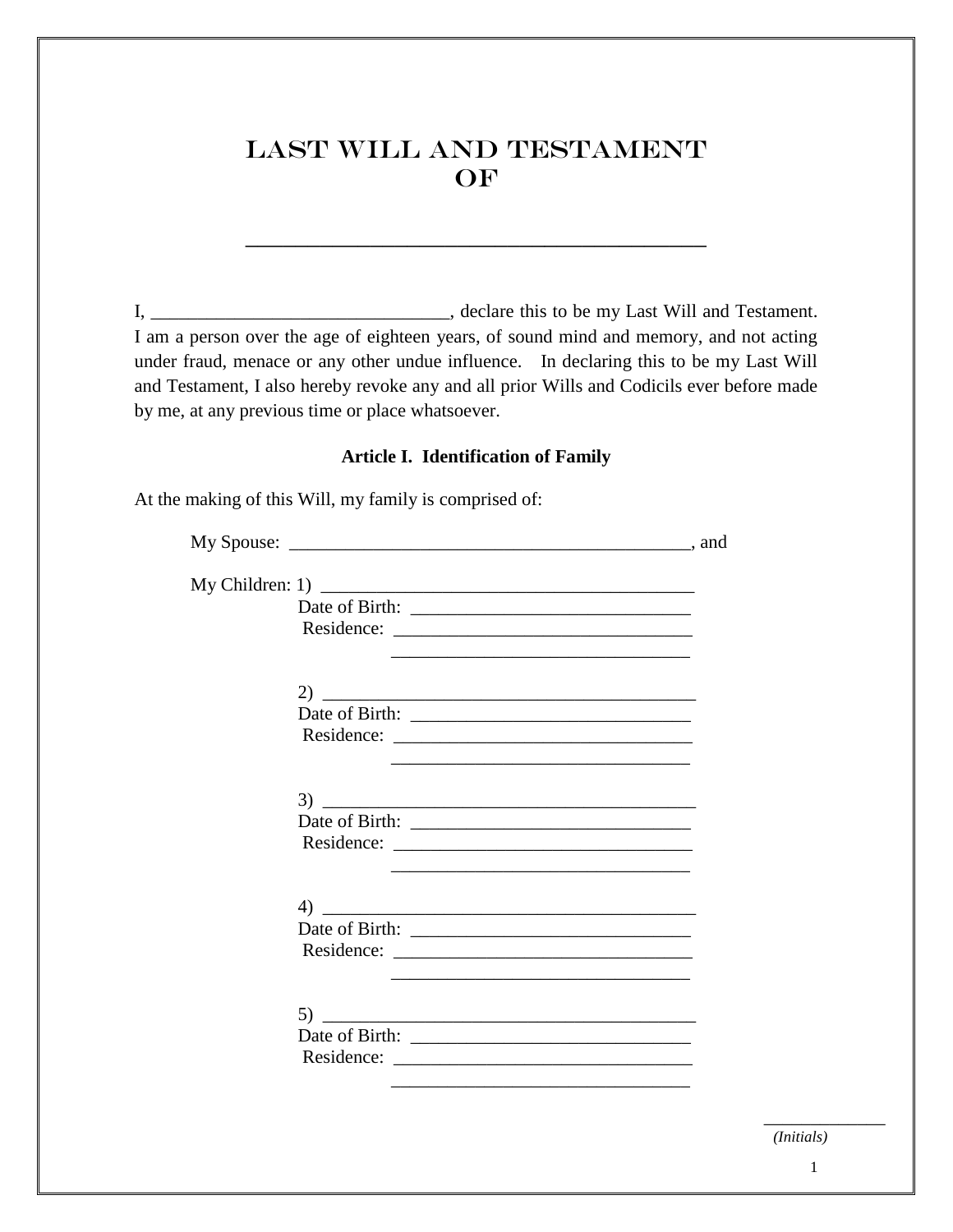### **Article II – Debts of the Estate**

I direct that my Personal Representative shall first pay all just debts of my estate imposed by reason of, or as a result of my death, including any expenses of last illness and funeral expenses, and any estate, inheritance, or similar taxes on any property, real or personal, or interest in such property, which is required to be included as part of my estate for tax purposes. Liquid or cash resources should be used first to pay all obligations.

### **Article III – Memorandum of Distribution of Tangible Personal Property**

1. I direct my Personal Representative to distribute my tangible personal property as listed in my "*Memorandum for Distribution of Tangible Personal Property*", dated on or after this date, to the extent that I still own such items at the time of my death. Any items listed in such memo, which I no longer own, or no longer hold an interest in, at the time of my death will be considered to have adeemed. The Personal Representative will not be liable for any items so listed which I have already sold or disposed of prior to my death.

2. If for any reason, the "*Memo for Distribution of Tangible Personal Property*" cannot be found within thirty days after my death, it will be presumed to not exist, and discovery of any such memo thereafter will be denied any effect whatsoever. Where no such memo is found within 30 days after my death, all my personal tangible property not otherwise disposed by this Will shall pass into my residuary, and distributed as otherwise provided herein.

#### **Article IV – Bequest of All Property**

Except for my property necessarily disposed in satisfaction of the debts and obligations in Article II, or as provided in the Memorandum described in Article III above, I hereby give, devise and bequeath all my property both real and personal, of every nature, no matter where it is, and no matter how it is held, to:

#### **Article V - Authorities of Fiduciaries**

\_\_\_\_\_\_\_\_\_\_\_\_\_\_\_\_\_\_\_\_\_\_\_\_\_\_\_\_\_\_\_\_\_\_\_\_\_\_\_\_\_\_\_\_\_\_\_

1. Under this Will, all fiduciaries, as defined in C.R.S. §15-1-802(3), shall have every power and authority permitted under the Colorado Fiduciary Powers Act (C.R.S. §§15-1- 801-807), as amended after the date of my Will and after my death.

 $\overline{\phantom{a}}$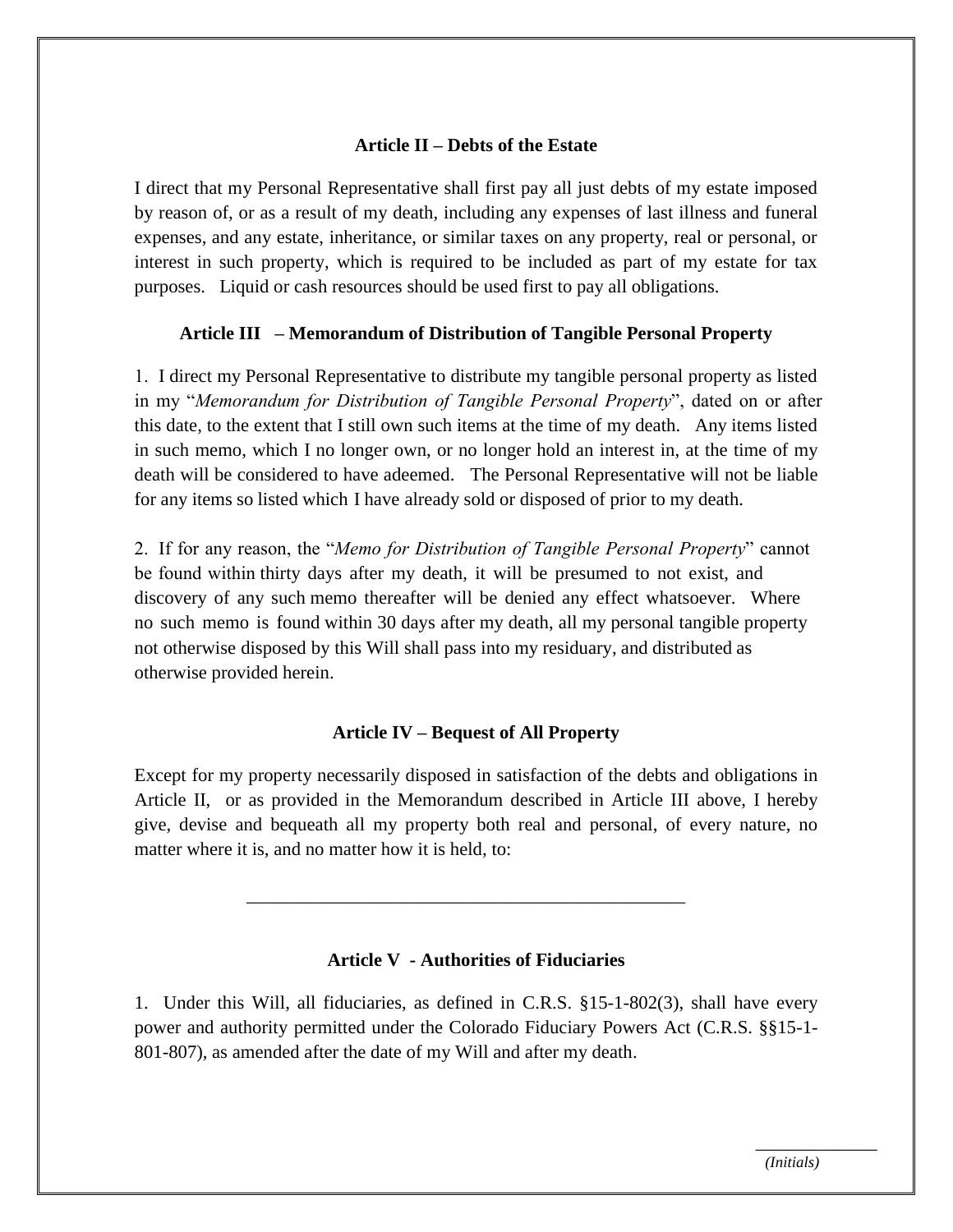2. Serve without Bond. In order to reduce the burden of serving as a fiduciary, no private party acting as fiduciary under this Will shall be required to post any bond for the faithful performance of their duties, even where such bond may be required by Colorado law.

3. Unsupervised Administration. It is my intention that any probate of my estate be conducted expeditiously and inexpensively, and as free of court supervision as possible under Colorado law. Unless changed circumstance which I could not have anticipated require otherwise, I direct that any probate of my Will be informal, with informal appointment of my Personal Representative, and unsupervised administration of my estate, and informal closing of my estate by sworn statement of my Personal Representative.

#### **Article VI. - Appointment of Personal Representative**

I hereby appoint as my Personal Representative. If for any reason they are unable or unwilling to serve, I appoint in their place

\_\_\_\_\_\_\_\_\_\_\_\_\_\_\_\_\_\_\_\_\_\_\_\_\_\_\_\_\_\_\_\_\_\_\_\_\_\_\_\_\_\_\_\_\_\_\_\_\_\_\_ .

#### **Article VII – Residuary Clause**

1. In the unlikely event that my bequest to \_\_\_\_\_\_\_\_\_\_\_\_\_\_\_\_\_\_\_\_\_\_\_\_\_\_\_ in Article IV above should fail, I hereby give, devise and bequeath all the rest, residue and remainder of my estate not already devised, both real and personal, of every nature, no matter where it is, no matter how it is held, in approximately equal shares to be used as they may see fit, to:

\_\_\_\_\_\_\_\_\_\_\_\_\_\_\_\_\_\_\_\_\_\_\_\_\_\_\_\_\_\_\_\_\_\_\_\_\_\_\_\_\_\_\_\_\_\_\_

\_\_\_\_\_\_\_\_\_\_\_\_\_\_\_\_\_\_\_\_\_\_\_\_\_\_\_\_\_\_\_\_\_\_\_\_\_\_\_\_\_\_\_\_\_\_\_

\_\_\_\_\_\_\_\_\_\_\_\_\_\_\_\_\_\_\_\_\_\_\_\_\_\_\_\_\_\_\_\_\_\_\_\_\_\_\_\_\_\_\_\_\_\_\_

#### **Article VIII– Appointment of Guardian**

In the event that a guardian is required for our minor child or children, for any reason, I hereby appoint as such guardian to be:

*(Initials)*

\_\_\_\_\_\_\_\_\_\_\_\_\_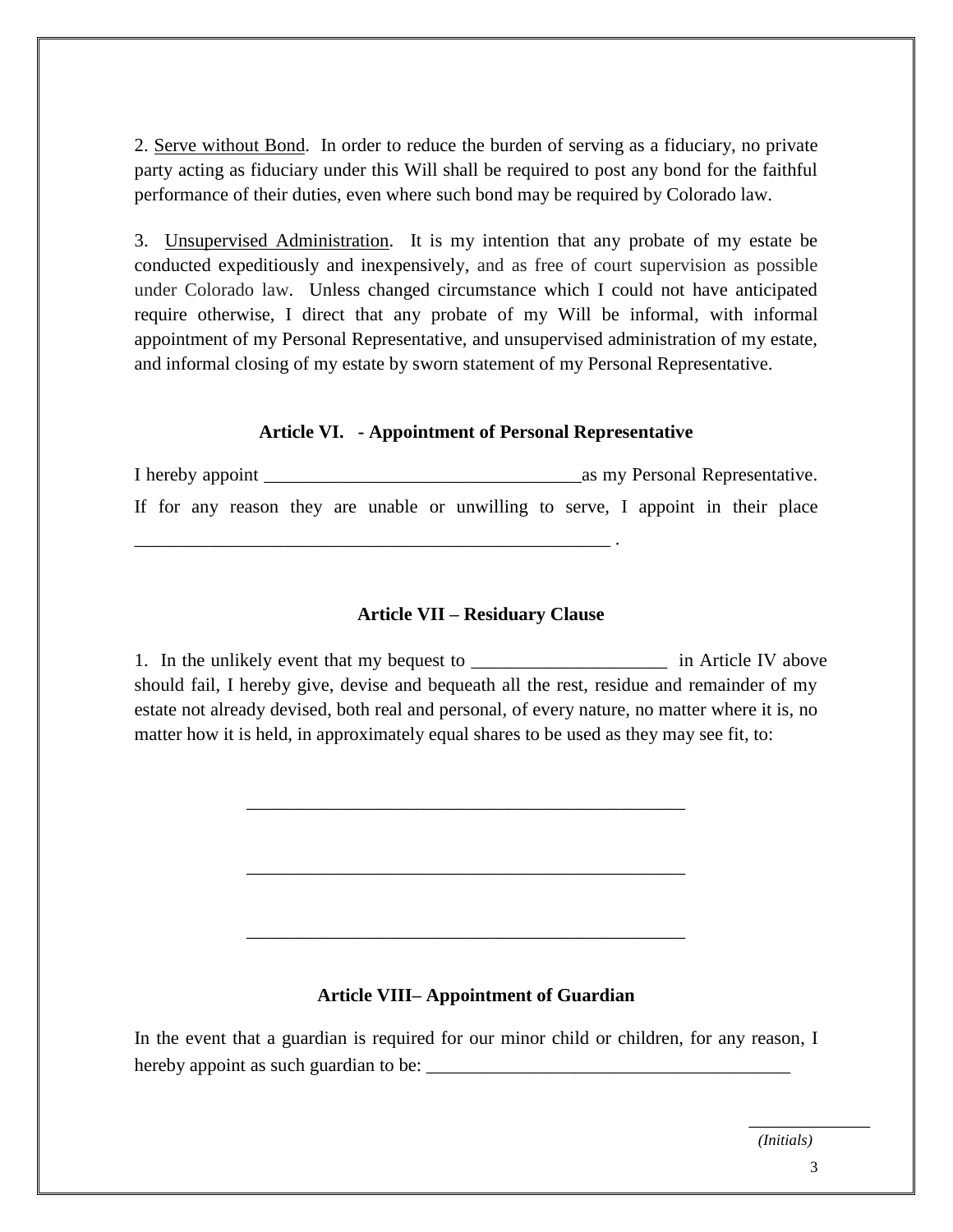If for any reason he/she is unable or unwilling to serve, I appoint as successor guardian in their place  $\frac{1}{\sqrt{2}}$  their place  $\frac{1}{\sqrt{2}}$  and  $\frac{1}{\sqrt{2}}$  and  $\frac{1}{\sqrt{2}}$  . In turn, if for any reason he/she is unable or unwilling to serve as successor guardian, I appoint as successor guardian in their place \_\_\_\_\_\_\_\_\_\_\_\_\_\_\_\_\_\_\_\_\_\_\_\_\_\_\_\_\_\_\_\_\_\_\_\_\_\_ .

If any beneficiary under this will or any heir contests this will or any of its provisions, any share or interest in my estate given to the contesting beneficiary under this will, or to which any heir might have received, will be entirely revoked and the estate shall be disposed of as if that contesting beneficiary or heir had not survived me.

This is my last Will and Testament, signed, sealed and delivered this date,

\_\_\_\_\_\_\_\_\_\_\_\_\_\_\_\_\_\_\_\_\_\_\_\_\_\_\_\_\_\_\_\_\_ Date: \_\_\_\_\_\_\_\_\_\_\_\_\_\_

*Signature of Testator/Testatrix* 

\_\_\_\_\_\_\_\_\_\_\_\_\_\_\_\_\_\_\_\_\_\_\_\_\_\_\_\_\_\_\_\_\_\_\_ *(Print Name)*  \_\_\_\_\_\_\_\_\_\_\_\_\_\_\_\_\_\_\_\_\_\_\_\_\_\_\_\_\_\_\_\_\_\_\_ *(Address)* 

\_\_\_\_\_\_\_\_\_\_\_\_\_\_\_\_\_\_\_\_\_\_\_\_\_\_\_\_\_\_\_\_\_\_\_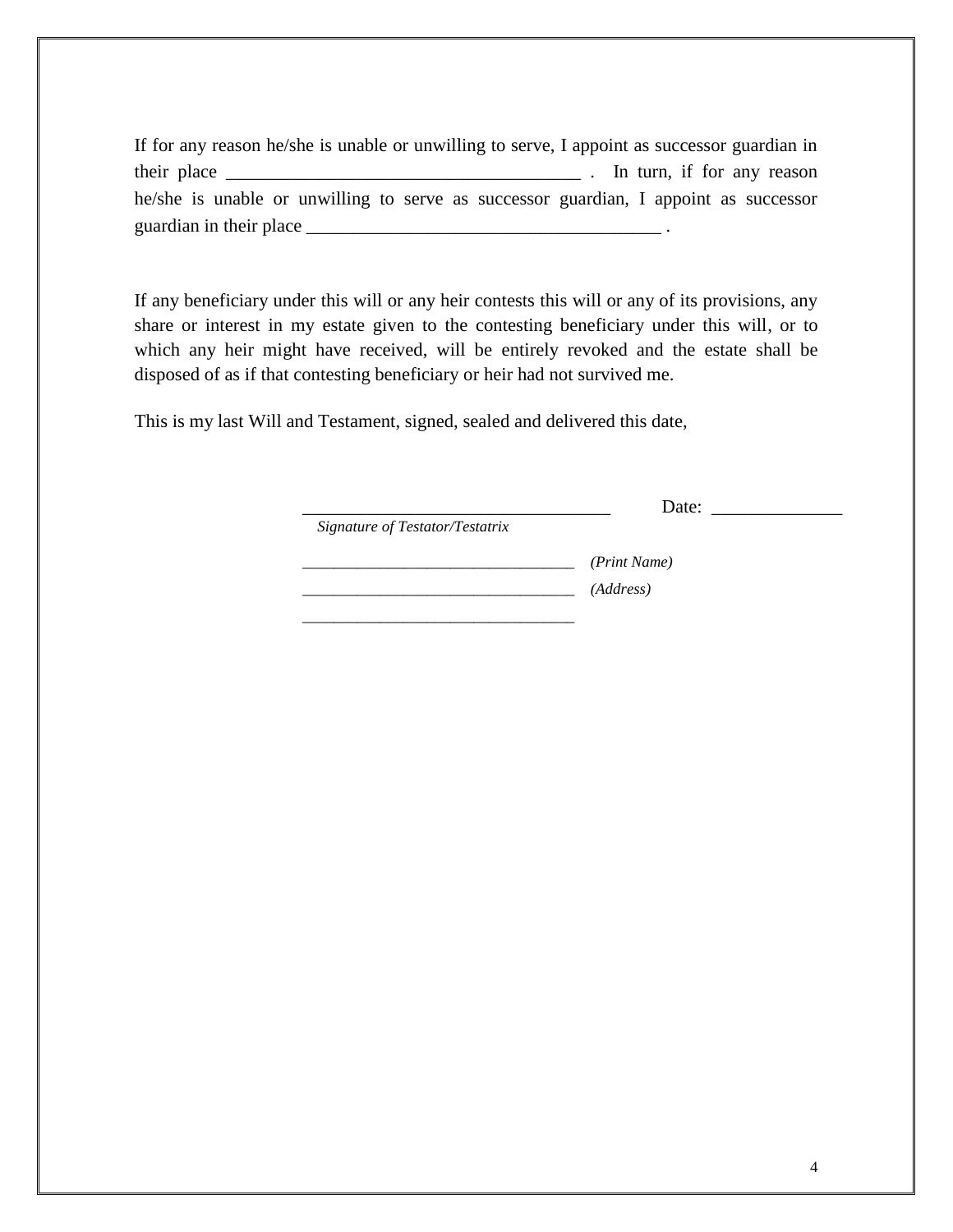# **Self Proving Affidavit**

\_\_\_\_\_\_\_\_\_\_\_\_\_\_\_\_\_\_\_\_\_\_\_\_\_\_ as the Testator/Testatrix, and witnesses noted below, respectively, whose names are signed to the foregoing document, being first duly sworn, do hereby declare to the undersigned authority that the Testator/Testatrix signed and executed this instrument as their Last Will and Testament and that they executed it as their free and voluntary act for the purposes therein expressed; and that each of the witnesses, in the presence and hearing of the Testator/Testatrix, signed the Will as witnesses, and to the best of our knowledge, the Testator/Testatrix was at the time eighteen years of age or older, of sound mind and not acting under fraud, menace or any other undue influence.

|                                                                 | Signature of Testator/Testatrix |     |                     | (Print Name)<br>(Address) |                                                                            |    |    |
|-----------------------------------------------------------------|---------------------------------|-----|---------------------|---------------------------|----------------------------------------------------------------------------|----|----|
|                                                                 |                                 |     |                     |                           |                                                                            |    |    |
|                                                                 |                                 |     |                     |                           |                                                                            |    |    |
|                                                                 |                                 |     |                     |                           |                                                                            |    |    |
|                                                                 |                                 |     |                     |                           |                                                                            |    |    |
|                                                                 |                                 |     |                     |                           |                                                                            |    |    |
|                                                                 |                                 |     |                     |                           |                                                                            |    |    |
| Witness                                                         |                                 |     | Witness             |                           |                                                                            |    |    |
| <b>Address</b>                                                  |                                 |     |                     |                           | <b>Address</b>                                                             |    |    |
|                                                                 |                                 |     |                     |                           | the control of the control of the control of the control of the control of |    |    |
| the control of the control of the control of the control of the |                                 |     |                     |                           | the control of the control of the control of the control of the control of |    |    |
| Subscribed,                                                     | sworn to                        | and | acknowledged before |                           |                                                                            | me | by |
| Testator/Testatrix, and subscribed and sworn to before me,      |                                 |     |                     |                           |                                                                            |    |    |
|                                                                 |                                 |     |                     |                           |                                                                            |    |    |
|                                                                 |                                 |     |                     |                           |                                                                            |    |    |
|                                                                 |                                 |     |                     |                           |                                                                            |    |    |